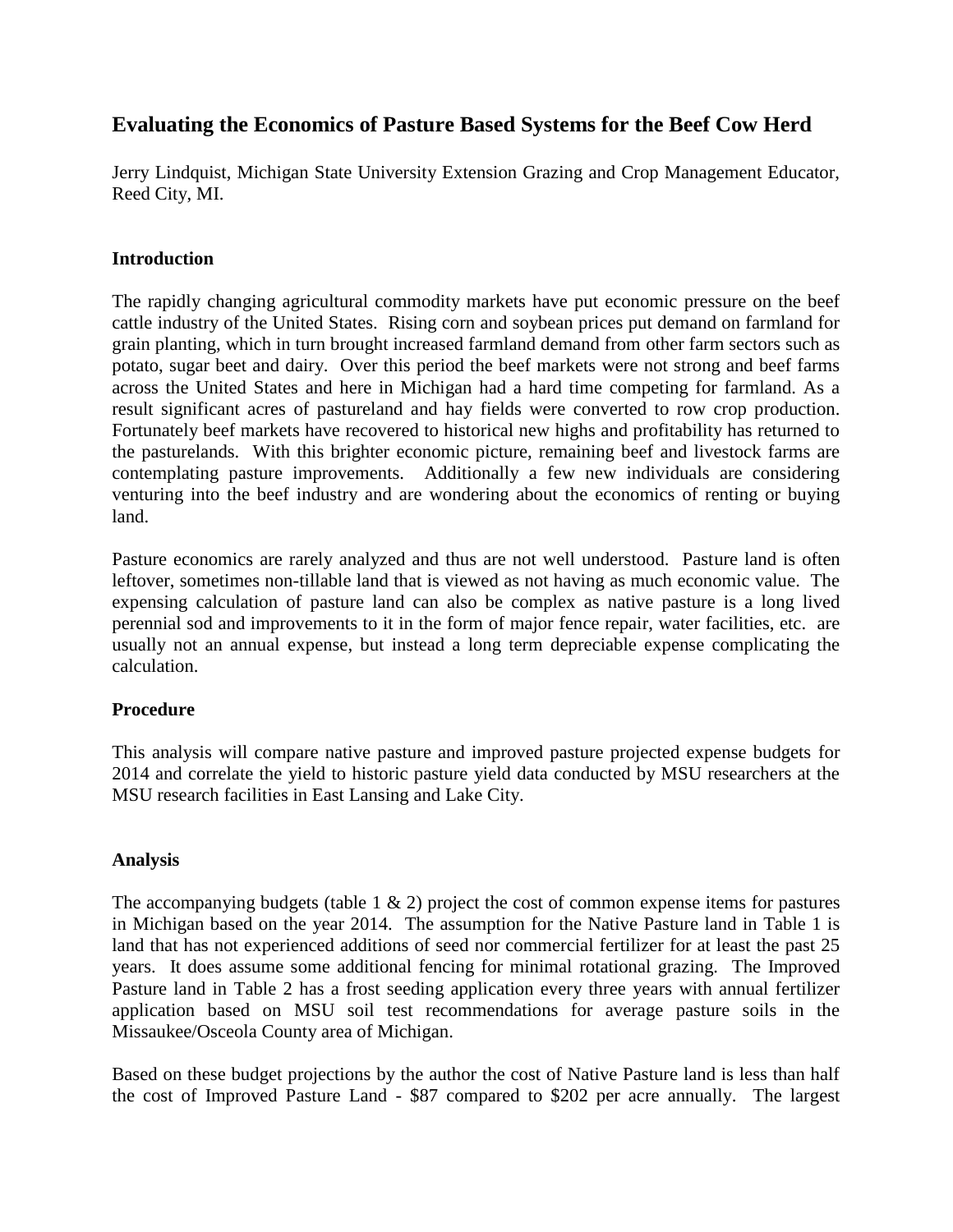expense of the Native Pasture land is land ownership/rent itself at 57% of the total cost. Not surprisingly the largest expense of the Improved Pasture is the fertilizer cost which is \$75/acre and 37% of the total expense.

*Table 1*

## **Native Pasture Budget, 2.3 T/acre 2014**

|                                                      |                                    | Price per | Total per |
|------------------------------------------------------|------------------------------------|-----------|-----------|
| Expenses                                             | Quantity                           | Unit      | Acre      |
| Seeding Yr. Costs (50 yr. stand life)                |                                    | \$100/a   | \$2.00    |
| Fertilizer                                           |                                    |           |           |
| Potash                                               | 0 lbs $(\$455/t 0-0-60)$           | \$0.38    | \$0.00    |
| Nitrogen                                             | 0 lbs $(\$600/t 46-0-0)$           | \$0.58    | \$0.00    |
| Lime                                                 |                                    |           | $\theta$  |
| Fence                                                | Exterior $&$ Interior, 25 yr. life |           | \$10.40   |
| <b>Water System</b>                                  |                                    |           | \$2.00    |
| Land Charge (taxes $\&$ land ownership cost or rent) |                                    |           | \$50.00   |
| <b>Equipment Repairs</b>                             |                                    |           | \$8.20    |
| <b>Equipment Depreciation</b>                        |                                    |           | \$3.75    |
| <b>Utilities</b>                                     |                                    |           | \$2.00    |
| Misc. (fuel, weed control, energizer, depreciation)  |                                    |           | \$9.00    |
| <b>TOTAL SELECTED CASH EXPENSES</b>                  |                                    |           | \$87.35   |

*Table 2*

## **Improved Pasture Budget, 4.0 T/acre 2014**

|                                                                                              |                                  | Price per | Total per |
|----------------------------------------------------------------------------------------------|----------------------------------|-----------|-----------|
| Expenses                                                                                     | Quantity                         | Unit      | Acre      |
| Seeding Yr. Costs (30 yr. stand life)                                                        |                                  | \$180/a   | \$6.00    |
| Frost Seeding Legumes (every three years)                                                    |                                  | \$35/a    | \$11.66   |
| Fertilizer                                                                                   |                                  |           |           |
| Potash                                                                                       | 30 lbs $(\$455/t 0-0-60)$        | \$0.47    | \$11.40   |
| Nitrogen                                                                                     | 110 lbs $(\$535/t 46-0-0)$       | \$0.58    | \$63.80   |
| Lime                                                                                         | 1 ton every 7 years $(\$35/t)$   |           |           |
| Fence                                                                                        | Exterior & Interior, 25 yr. life |           | \$10.40   |
| Water System (pipe in pasture, tank & fittings) HDPE plastic 2,000 ft. @ \$0.70; 20 yr. life |                                  |           | \$5.00    |
| Land Charge (taxes $\&$ land ownership cost or rent)                                         |                                  |           | \$50.00   |
| <b>Equipment Repairs</b>                                                                     |                                  |           | \$8.20    |
| <b>Equipment Depreciation</b>                                                                |                                  |           | \$10.00   |
| <b>Utilities</b>                                                                             |                                  |           | \$3.00    |
| Misc. (fuel, weed control, energizer, depreciation)                                          |                                  |           | \$17.50   |
| <b>TOTAL SELECTED CASH EXPENSES</b>                                                          |                                  |           | \$201.96  |

If one does strictly a cost comparison there is no doubt the Native Pastureland is less of a financial outlay. But we must ask what increased yield and carrying capacity can be realistically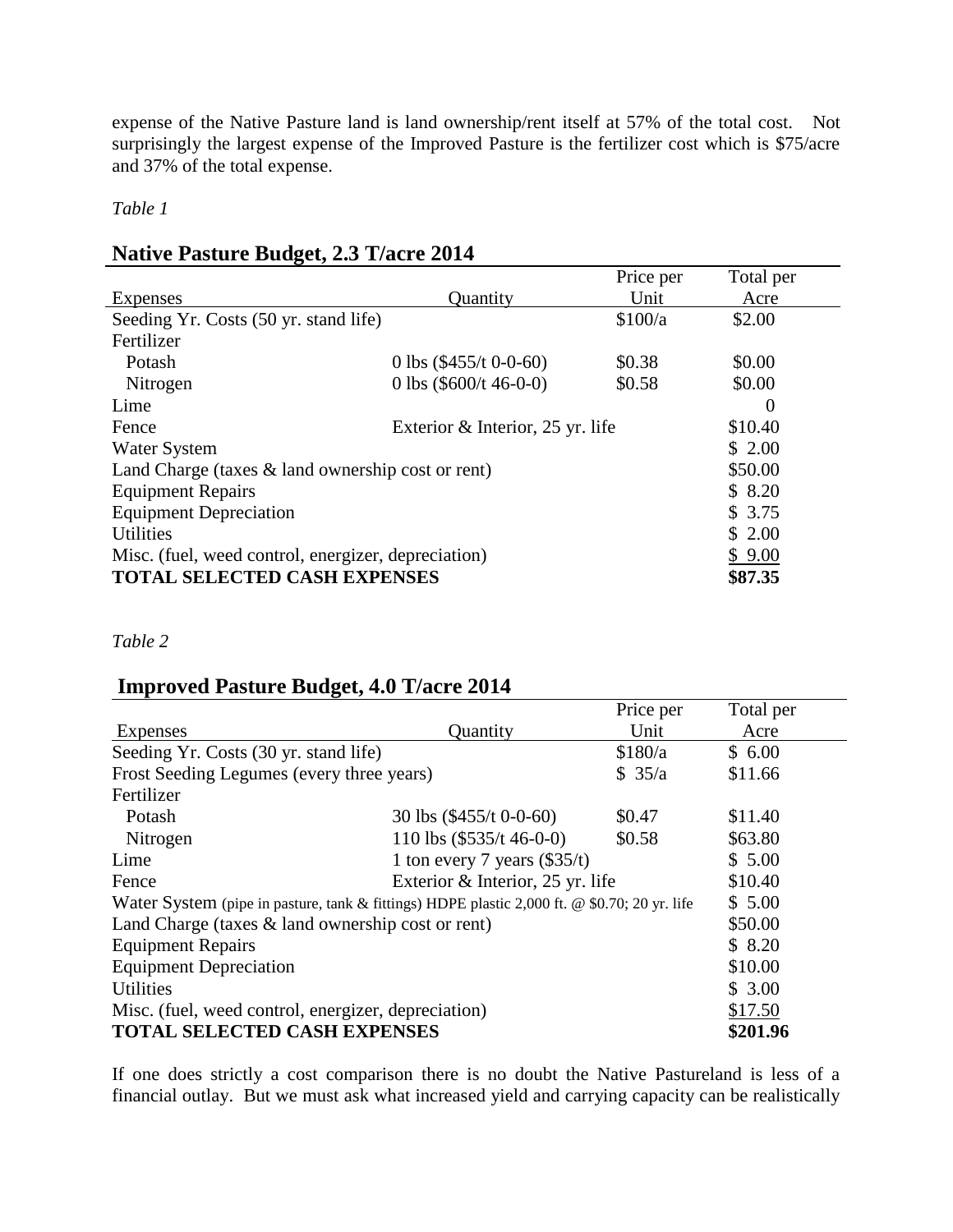expected from the additional inputs with the Improved Pasture System? We have 16 years of nitrogen fertilizer on grass research at MSU and 12 years of frost seeding pasture research that gives us good indications of what to expect over a wide range of weather conditions. But first let's look at what research says about the efficiency or utilization of the forages in three different feeding systems.

Based on pasture research at the University of Missouri measuring the pasture utilization of different grazing systems and using the cost analysis in Tables 1  $\&$  2 we can draw the following conclusion in Table 3:

#### *Table 3*

## **Cost of Forage Feeding Comparison for the Beef Cow Herd**

| <b>Feeding System</b>                                | Cost per Ton of Forage   |
|------------------------------------------------------|--------------------------|
| Feeding dry hay (16% moisture) priced $@$ \$105/ton, |                          |
| assuming an 8% storage loss $& 10\%$ feeding loss,   |                          |
| 82% utilization                                      | \$151/ton of DM consumed |
| Grazing Native Pasture, 2.3 tons DM/acre,            |                          |
| 14 day rotations, 40% utilization                    | \$95/ton of DM consumed  |
| Grazing Improved Pasture, 4.0 tons DM/acre,          | \$78/ton of DM consumed  |
| 4 day rotations, 65% utilization                     |                          |

So when we factor in utilization, and equate all forages out to the same dry matter level, we see that the Improved Pasture system, even though it costs more than the Native Pasture system will yield a lower cost consumed forage than native, un-improved pasture and the other option of feeding hay. Now let's look at the question, can we really expect to receive 4.0 ton/acre of forage dry matter on average, every year, if we make pasture improvements.

#### *Table 4*

## **Dr. Milo Tesar's Nitrogen on Orchard Grass Trial at Lake City, 1968 - 1977**

| Nitrogen Applied                    | Avg. Yield     | Range of Yields              |
|-------------------------------------|----------------|------------------------------|
| $\Omega$                            | 2.09 tons/acre | $0.93 - 2.64$ tons/a         |
| $50#$ spring                        | 3.02 tons/acre | $1.69 - 4.01 \text{ tons/a}$ |
| 50# spring; 50# late June           | 3.72 tons/acre | $2.23 - 5.46$ tons/a         |
| $100#$ spring; $100#$ late June     | 4.60 tons/acre | $3.28 - 6.33 \text{ tons/a}$ |
| Grass/legume mix, no nitrogen added | 4.27 tons/acre | $3.07 - 6.31$ tons/a         |
| (alfalfa & some clover)             |                |                              |

All yields are 16% moisture hay equivalents. Wide yield ranges are attributed to two drought years and two years with excellent growing conditions over the ten year period.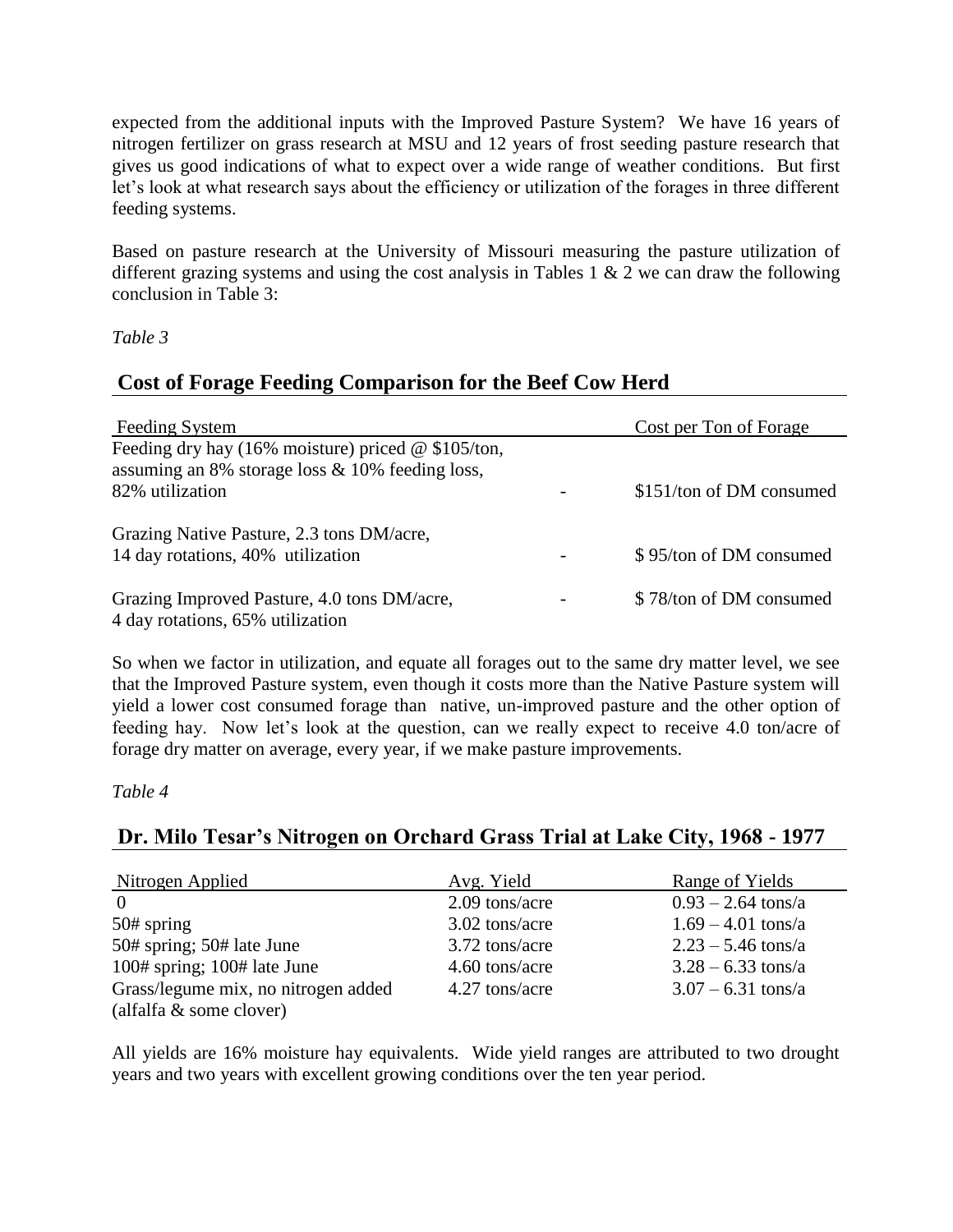*Table 5*

## **Economic Analysis of Dr. Tesar's 10 Yr. Lake City Trial with 2014 Prices**

|               |                        | <b>Yield Value Above</b><br><b>Control Less</b> |  |
|---------------|------------------------|-------------------------------------------------|--|
| N Applied     | Increase Above Control | Cost of Fert. & Spread                          |  |
| $0$ (control) |                        |                                                 |  |
| $50#$ spring  | $0.93$ tons            | \$64/acre                                       |  |
| $100#$ split  | $1.63$ tons            | \$103/acre                                      |  |
| $200$ # split | $2.51$ tons            | \$142/acre                                      |  |
| Grass/legume  | $2.18$ tons            | \$205/acre                                      |  |

\$110/ton hay value used, \$0.58/lb. N; \$11/acre spreading fee, Grass/legume assumes clover addition every fourth year with \$3.00/lb. red clover.

#### *Table 6*

## **Dr. Richard Leep's Nitrogen on Grass Research at East Lansing over 3 years (2003 – 2005)**

|                                            |                               | <b>Yield Value Above</b> |
|--------------------------------------------|-------------------------------|--------------------------|
|                                            |                               | Control Less             |
| N Applied                                  | <b>Yield of Orchard Grass</b> | Cost of Fert. & Spread   |
|                                            | 2.38 tons/acre                |                          |
| 50# May; 50# July                          | 4.64 tons/acre                | \$169/acre               |
| 50# spring; $\&$ 50# after next 3 harvests | 6.43 tons/acre                | \$286/acre               |

Assuming 2014 prices of \$110/ton forage value at 16% moisture hay equivalent value, \$0.58/lb. of N, \$11/acre per application spreading cost.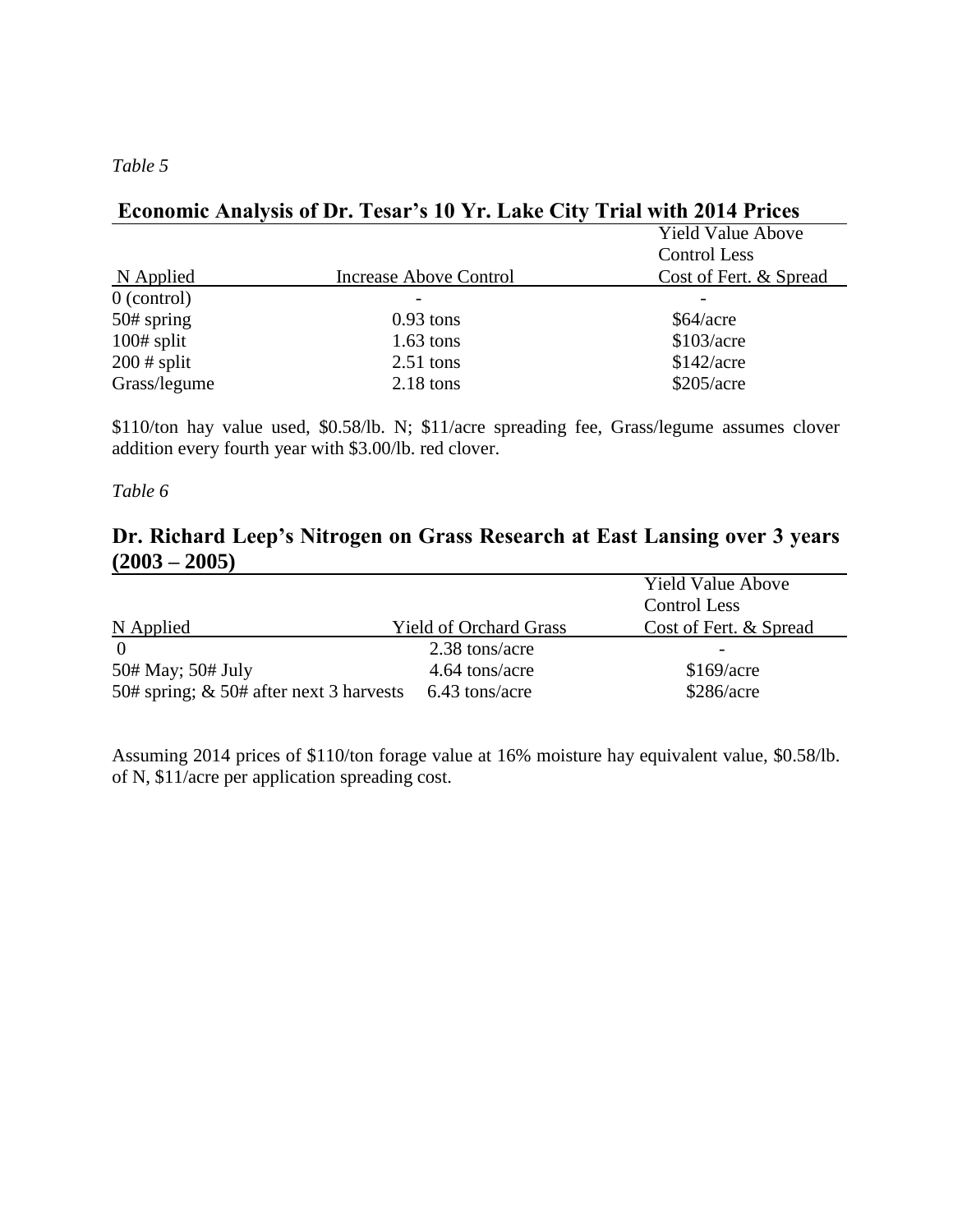#### *Table 7*

| 2012 & 2013 Pasture Nitrogen Trial MSU Lake City BioAg Research Station |                       |           |           |           |               |
|-------------------------------------------------------------------------|-----------------------|-----------|-----------|-----------|---------------|
| Trials                                                                  | Annual                | Value     | Costs of  | Net Value | Comparison to |
|                                                                         | Yield                 |           | Treatment |           | Control       |
| Control                                                                 |                       |           |           |           |               |
| No fertilizer applied                                                   | $2.50 \text{ tons/a}$ |           |           |           |               |
|                                                                         | of dry matter         | \$275/a   | 0/a       | \$275/a   |               |
| 60# N/a Spring applied                                                  |                       |           |           |           |               |
| Urea                                                                    | 3.21                  | \$603/a   | \$95/a    | \$508/a   | $+$ \$37/a    |
|                                                                         |                       |           |           |           |               |
| $60# N/a$ Spring applied                                                |                       |           |           |           |               |
| Urea + Super $U$                                                        | 3.17                  | \$597/a   | \$97/a    | \$500/a   | $+$ \$29/a    |
|                                                                         |                       |           |           |           |               |
| <b>Frost Seeding</b>                                                    | 2.76                  | \$519/a   | \$45/a(1) | \$474/a   | $+$ \$3/a     |
|                                                                         |                       |           |           |           |               |
| 110# N/a Spring applied                                                 |                       |           |           |           |               |
| Urea                                                                    | 3.69                  | \$694/a   | \$132/a   | \$562/a   | $+$ \$91/a    |
|                                                                         |                       |           |           |           |               |
| 110# N/a Spring applied                                                 |                       |           |           |           |               |
| Urea & Super U                                                          | 3.2                   | \$602/a\$ | \$136/a   | \$466/a   | $-$ \$5/a     |
|                                                                         |                       |           |           |           |               |
| $60# N/a$ Spring applied<br><b>Urea Plus</b>                            |                       |           |           |           |               |
|                                                                         |                       |           |           |           |               |
| 50# N/a Summer applied                                                  |                       |           |           |           |               |
| Super U                                                                 | 3.23                  | \$608/a   | \$145/a   | \$463/a   | $-$ \$8/a     |

Trial conducted by Jerry Lindquist, MSU Extension Grazing Educator.

Fertilizer for trial supplied by the Falmouth Cooperative of Falmouth & McBain, MI. 2012 was a drought year. 2013 was very dry in July – September.

(1) Frost seeding of red clover failed in 2012 and had to be repeated in 2013 with white clover

From these budgets and research trials one can make decisions on whether or not to improve pastures based on many factors which may include:

- livestock stocking rates and carrying capacities (do you have extra land or do you have too many grazing animals and need more forage yield)
- capital resources and/or credit for input costs (can cash flow handle the cost of pasture improvement)
- comfort with risk (after investing \$50-100/acre in your pastures can you handle the stress of a dry summer)
- is part of the farm mission to reduce carbon footprints, be low input, etc.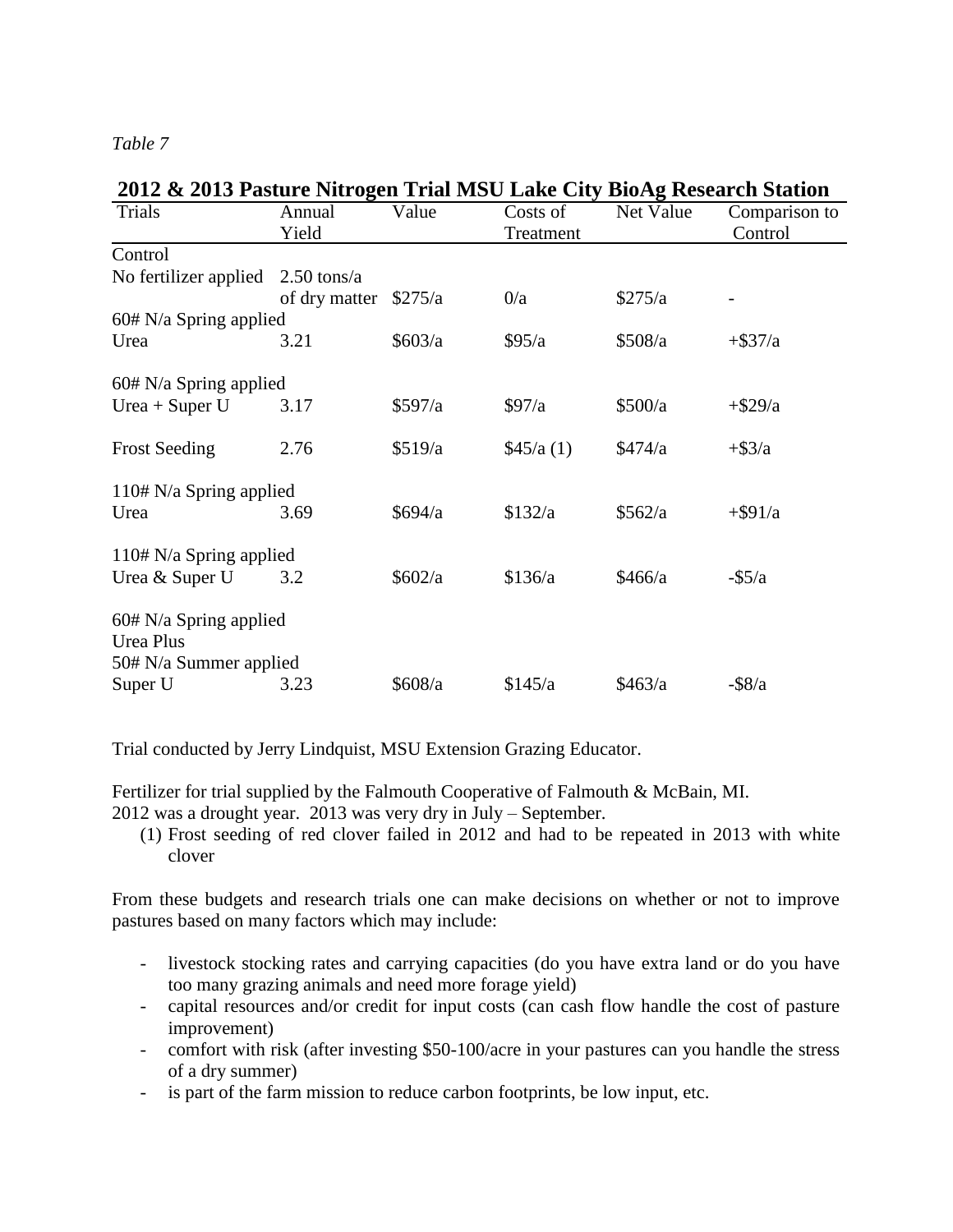- can the animal component that is selling meat, milk, or fiber be profitable based on these costs of forage production?

These and many more questions must be answered when making these important decisions.

Farms are advised to utilize these projections and research trials to guide them in calculating their own budgets to better determine which pasture management system is better for their situation.

Based on current livestock prices and on the research presented in this paper it does appear for most farms that grazing livestock is again profitable. Pasture improvements may be justifiable for farms wishing to increase carrying capacity and/or wishing to extend their grazing season. Following are pasture grazing guidelines to achieve optimum efficiency in a pasture grazing system:

- 1. **Graze as many days as possible –** a ton of pasture forage will cost you roughly 1/2 the price to grow vs. the cost to make a ton of hay: \$78/ton for pasture forage vs. \$151/ton for hay when all are adjusted to dry matter and consumption utilization is factored in.
- 2. **Proper forage rest is critical** grazing down the top pasture growth reduces the plant's root mass and depth, soil moisture will be located deeper in the soil profile in dry weather so resting the pasture  $20 - 30$  days in May & June and  $30 - 55$  days in July – Oct allows the roots to regrow and go deeper to find moisture and nutrients in the soil.
- 3. **Do not graze shorter than 5 inches**  animals should be removed from paddocks when the theoretical average forage height is still 5-6 inches; this is the height at which research says the remaining leaves and stems will still intercept 95% of the sun's solar energy with only 5% reaching the soil surface (the sun's solar energy warms the soil evaporating soil moisture excessively in mid-summer and decreasing biological activity). Grazing shorter than this height also removes the growing center of the cool season grass plants that store most of their energy in the crown or the stem of the plant. Grazing too low also leads to plant moisture stress and potentially to plant die off which allows weeds opportunities to creep in. Kentucky bluegrass and tall fescue are the grass exceptions to this height rule as they do tolerate and recover better from lower grazing.
- 4. **Do not graze a stand longer than 3 to 5 days**  it is best to size paddocks small enough that the herd has to be moved every 3 days in the spring, every 4 days in mid-summer and at least every 5 days in late summer. Plants after being eaten will start to re-grow a new leaf in as short as 3 days in the spring when growth is rapid and as early as  $\overline{5}$  days in August and September if there is adequate soil moisture. Once grazed this re-growth should be rested for the periods mentioned in item #2 above or plant stunting will result.
- 5. **Re-graze once forage reaches 10 to 12 inches of height** an average height of 10 -12 inches will assure that the plant's roots have re-grown to optimum levels in their reach into the soil to obtain moisture and find nutrients. It also assures that the plants have stored an optimum amount of energy in their vascular storage system.
- 6. **Graze before the average height is over 16 inches tall** for optimum forage quality, solar efficiency and animal gain/acre try to graze before the height reaches 16". Plants above this height turn reproductive, reduce their ability to take in solar energy as their cell structure changes, lower their feed quality, and shade out shorter plants especially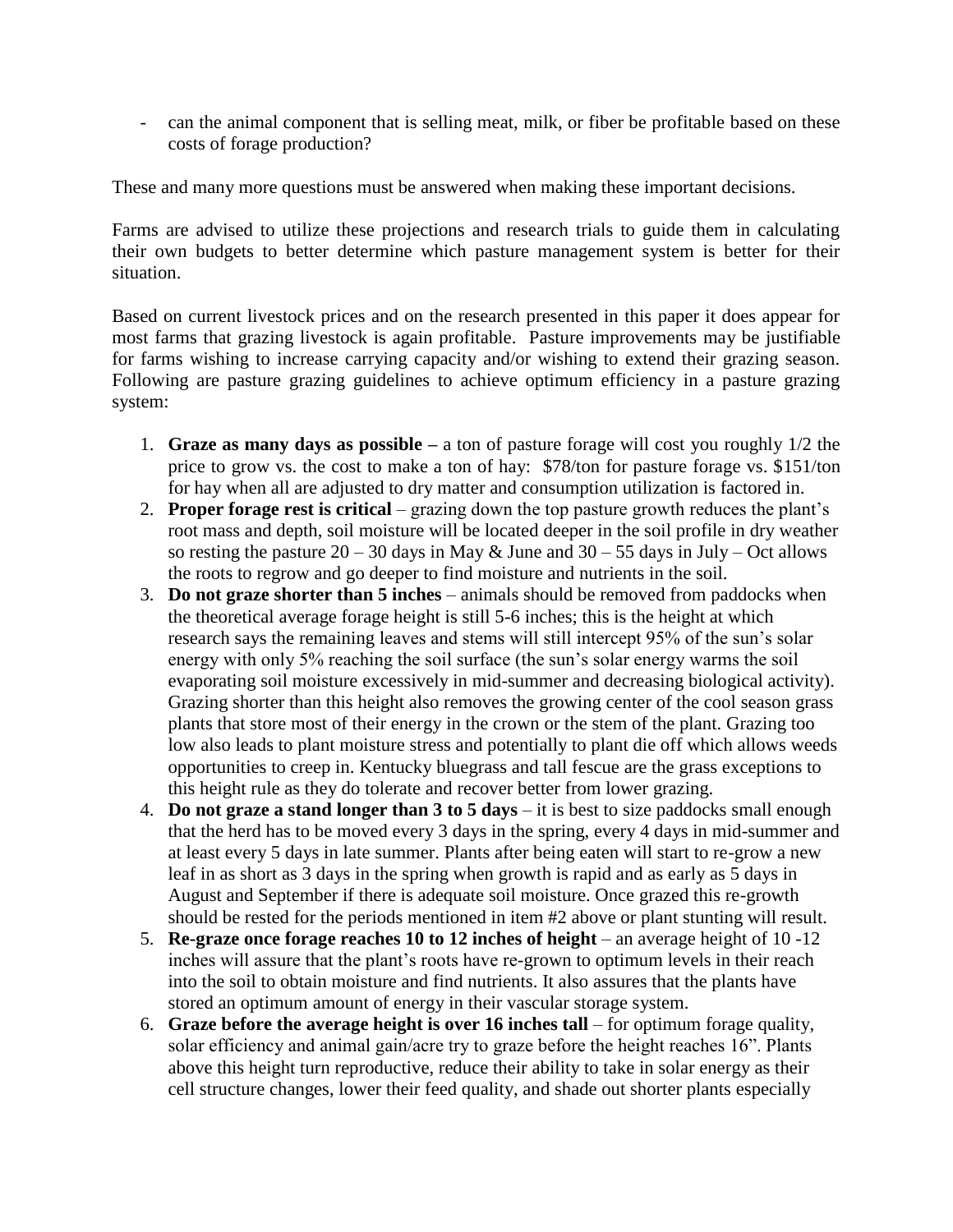legumes. Pasture growth above this height either needs to be mowed for hay or grazed using high density stocking rates in paddocks with very small area to trample down the remaining stems into the soil surface building soil organic matter.

- 7. **Graze half leave half**  this crude rule of thumb simply means if the average pasture height is 12 inches tall at turn-in, the animals should be removed from the stand when the average height is 6 inches tall. Many producers realize that they will have less grazing days by pulling the herd out at 6" rather than maybe 3" and are reluctant to pull them when there is still good grass there, but what they never get to experience is that on average they will be able to return to that paddock much quicker because at 6" the forage plants were never set back that much and will re-grow to 12 inches that much quicker.
- 8. Soil test and follow the recommendations whenever financially possible don't let fertility be your weak link.
- 9. **Need more grass growth? Make sure it has enough N every spring –** over 16 years of research at MSU shows that for every 1 lb. of nitrogen applied to grass per acre, the forage growth response of 18% moisture hay equivalent was an extra 36 lbs. of forage per acre. For example if you applied in the spring 130 lbs./acre of 46-0-0 which is 60 lbs. of nitrogen/acre on average the research shows the increase hay equivalent yield should be 2,160 lbs. of forage/acre. Invest \$43/acre of fertilizer (spreading cost included) and see a yield response of \$108/acre. In drought years the return was only 24 lbs. of hay/lb. of N/acre or \$72 of extra hay value, but in the years of good rainfall the yield was 54 lbs. of hay/lb. of N/acre or \$162 of extra hay equivalent per acre. A fourfold return on your investment!
- 10. **Let the legumes supply Nitrogen naturally –** having 40% of the pasture forages be a legume like red or white clover, Birdsfoot trefoil, or alfalfa will provide as much yield as putting on 120 lbs. of N/acre. Even if you have to frost seed in new legumes every 2-3 years the annual cost will be 1/4 of the cost of 120 lbs. of N will be (only \$20/acre vs. \$86/acre). Try to achieve legume diversity by adding legumes that are lacking in the pasture first and then rotate every two to three years with red clover one time, white clover the next and Trefoil the next if necessary. Alfalfa does not frost seed well. Do not increase clovers and alfalfa % much above 40% as livestock bloat is a risk.
- 11. **Utilize manure better by decreasing pasture size –** the average meat animal recycles from 70 – 90% of the nutrients they consume on pasture back on the pasture in their manure and urine. If the stocking rate is  $3 - 5$  acres per a cow/calf pair for the grazing season they only remove 3 -5 lbs. of P<sub>2</sub>O<sub>5</sub> and 2 lbs. of K<sub>2</sub>O per acre per season. But they may not recycle (deposit) these nutrients evenly across the pasture. If we give them large pastures that they can roam and graze for  $2 - 3$  weeks or longer, they may graze nutrients from the open spaces and then loaf back in the shaded areas depositing a larger portion of the nutrients in the loafing area and around water sources. University of Missouri research found that if we give cattle a pasture to continuously graze all summer that it would take 25 years before manure was deposited on every square yard of that pasture. Not good uniform recycling! But if cattle were rotated every two weeks to new pasture it would take approximately 8 years to randomly cover every square yard with manure. If we can reduce the grazing allotment down to only enough area to graze in 4 days and move them after 4 days, this increased stocking density would provide for complete manure coverage every 4.5 years.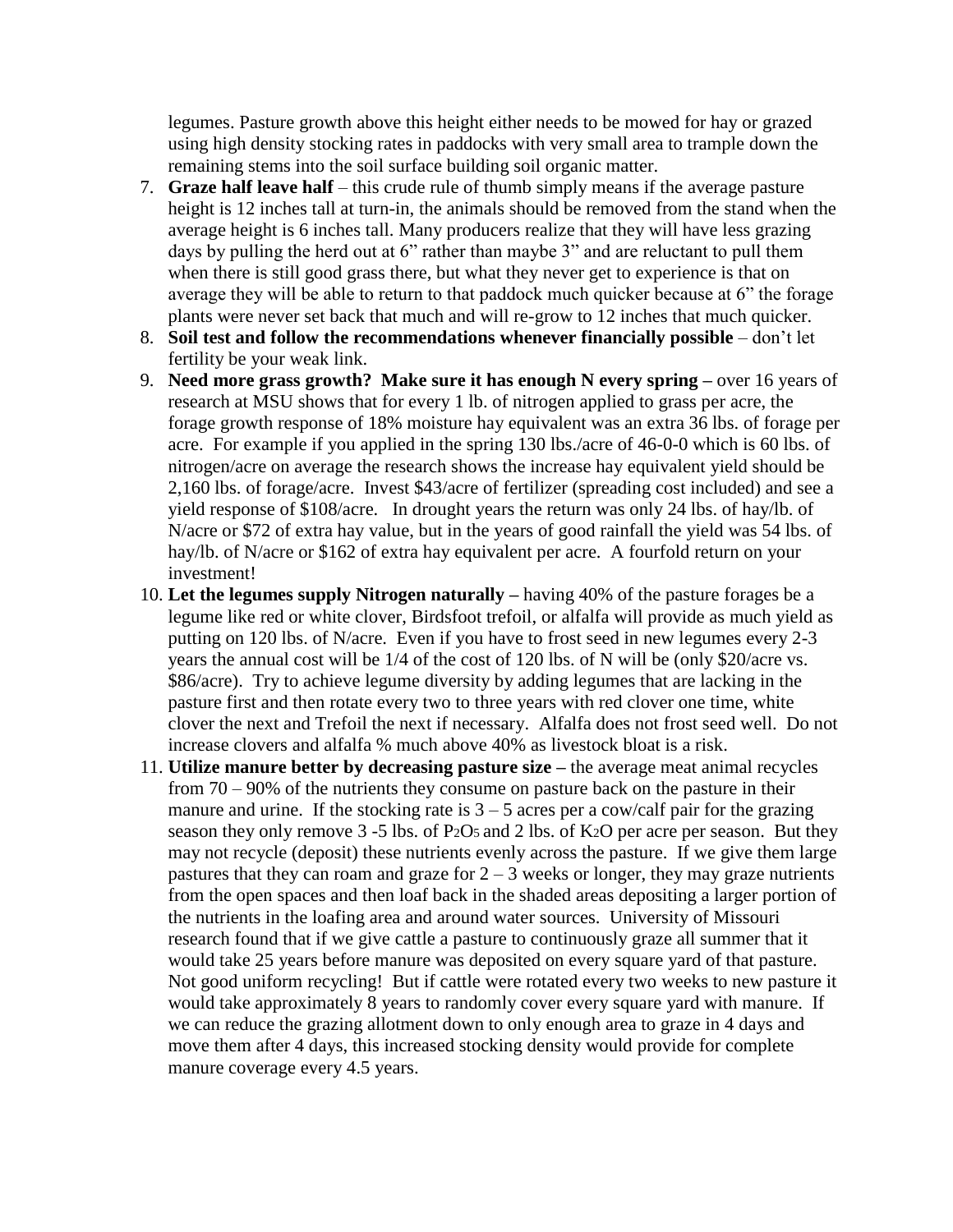- 12. **Consider and utilize all nutrient sources** lime and processed fertilizer sources are the norm but scrape your winter feed areas, bale graze in pastures and hay fields, consider fly ash, compost, poultry litters and others as ways to improve pasture soil fertility.
- 13. **Find more land to graze –** we may be driving by land every day that has grazing potential. With leasing contracts of  $10 - 15$  years fence building can be economical on rented land.
- 14. **Include annual forage multi-specie cover crops into your pasture system** these plantings can extend your fall and spring grazing periods with high quality feeds while providing crop rotation that may improve soil quality and crop yields. See the diagram on the following page for details.